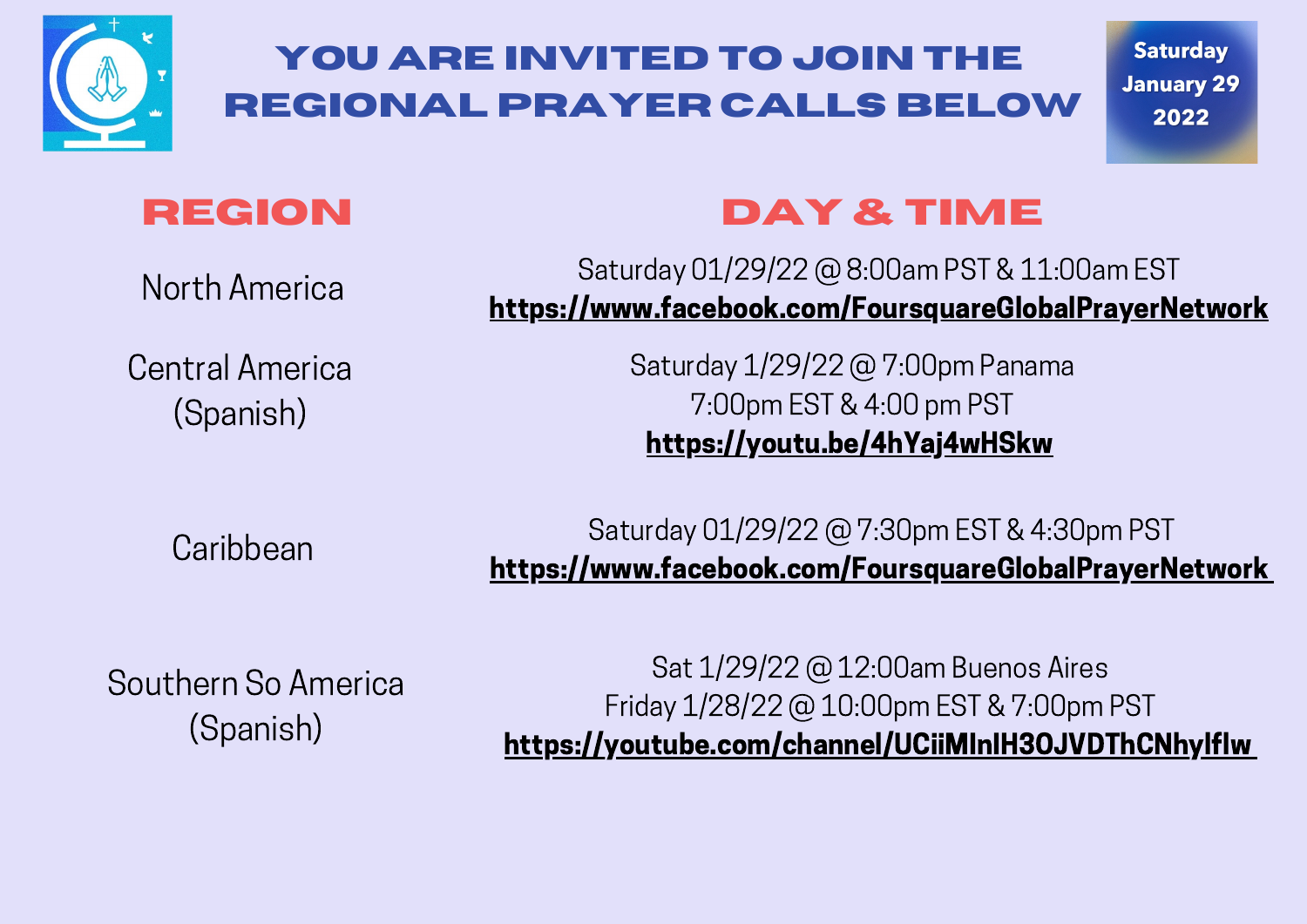

**Saturday January 29** 2022

#### **REGION**

Europe

West Africa

#### **day & time**

Saturday 1/29/22 @ 6:00pm London; 9:00pm Moscow; 1:00pm EST & 10:00am PST [https://www.youtube.com/watch?v=tYbFEV0xFG0](https://www.facebook.com/FoursquareGlobalPrayerNetwork)

Saturday 1/29/22 @ 12:00pm Nigeria; 11:00am London & 6:00am EST [https://www.facebook.com/groups/foursquaregospelng/](https://www.facebook.com/FoursquareGlobalPrayerNetwork) [https://www.youtube.com/c/FoursquareNG](https://www.facebook.com/FoursquareGlobalPrayerNetwork)

Francophone & Central Africa (French)

Saturday 1/29/22 @ 4:00pm Paris; 10:00am EST & 7:00am PST [https://facebook.com/events/s/rencontre-mondial-de](https://www.facebook.com/FoursquareGlobalPrayerNetwork)priere/511481393522583[/](https://www.facebook.com/FoursquareGlobalPrayerNetwork)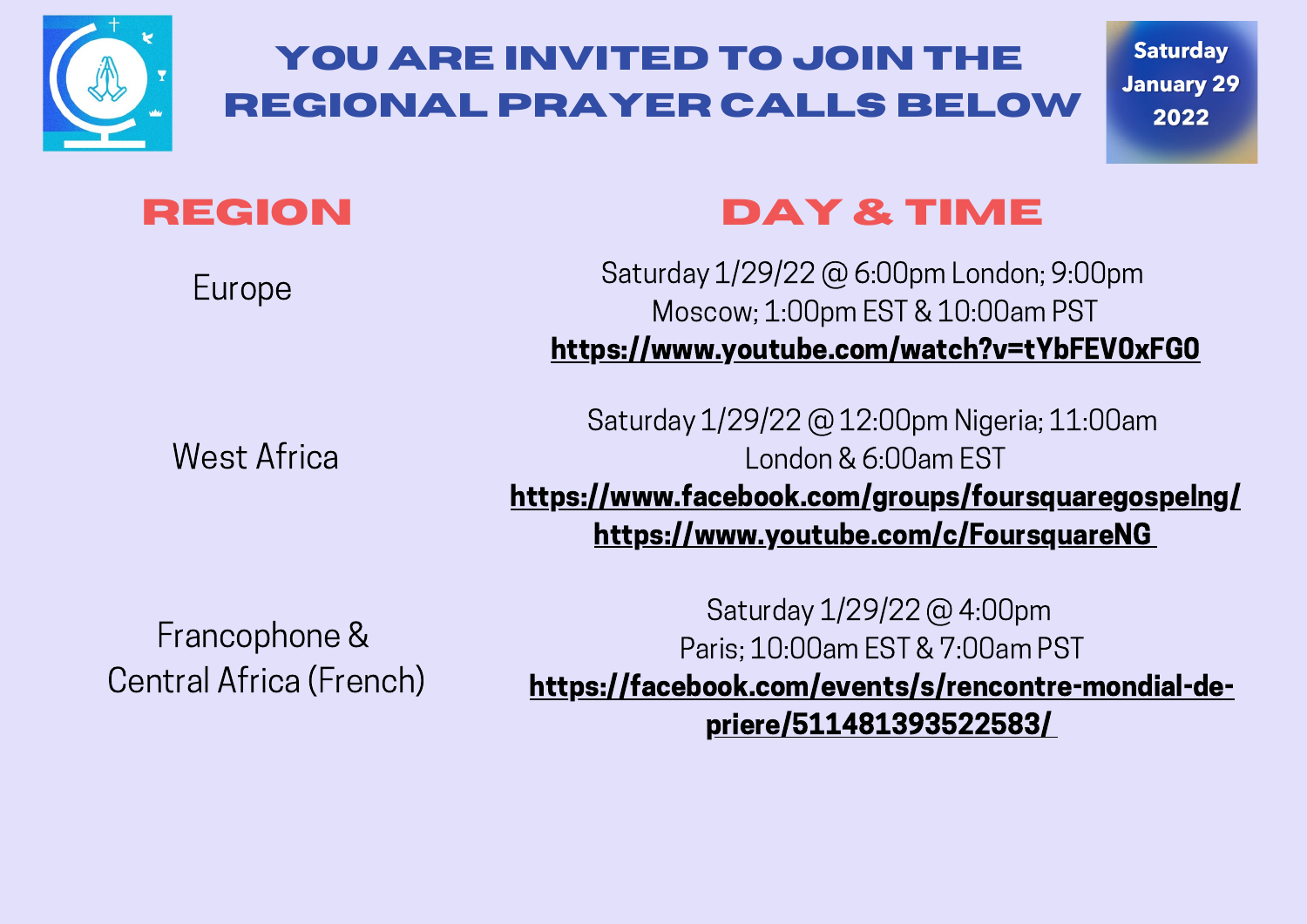

**Saturday January 29** 2022



## **day & time**

North Asia

#### Saturday 01/29/22 @ 11:00am Tokyo Friday 01/28/22 9:00pm EST & 6:00pm PST <https://www.facebook.com/FoursquareGlobalPrayerNetwork>

Sinophone (Mandarin speakers worldwide)

Saturday 01/29/22 @ 10:00am Hong Kong Friday 01/28022 @ 9:00pm EST & 6:00pm PST [https://www.facebook.com/FoursquareSinophoneNetwork](https://www.facebook.com/FoursquareGlobalPrayerNetwork)

Southeast Asia

Saturday 01/29/22 @ 11:00am Bangkok/Vietnam; 11:00PM EST & 8:00pm PST <https://www.facebook.com/FoursquareGlobalPrayerNetwork>